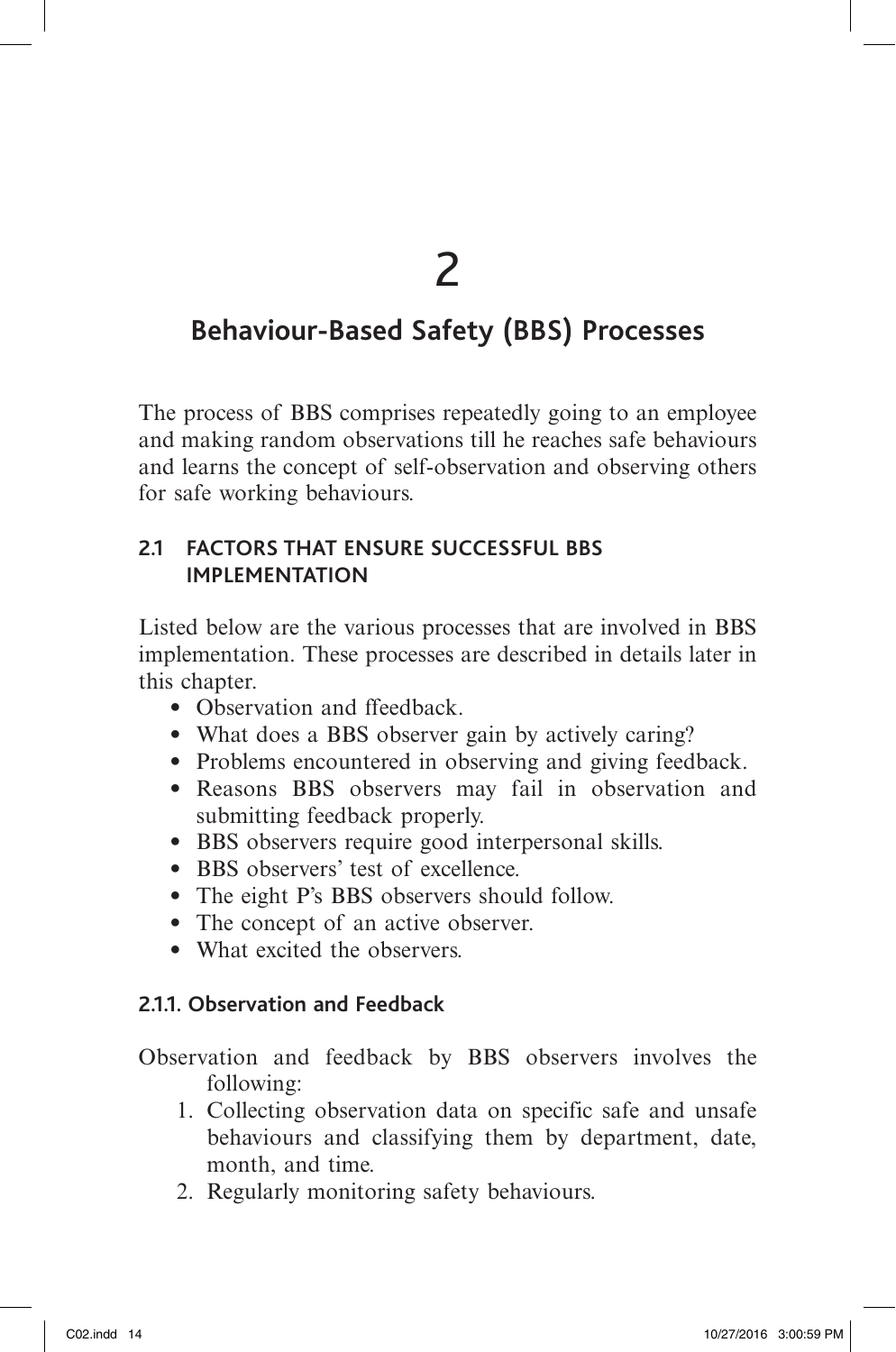#### **16** *Behaviour-Based Safety in Organizations*

18. Observer's feedback should be constructive. For example, instead of just saying wrong tools were used to do a job, it should also be mentioned which is the right tool that should have been used.



**Fig. 2.1** The two tenets of BBS as said in Hindi.

- 19. Observe both safe and at-risk behaviours and record detailed comments for problem solving, follow up, etc.
- 20. Observe in two-member team, in which one should be experienced observer and the other a trainee observer.
- 21. Observers should provide feedback on safe and unsafe behaviours to an observee in the form of a checklist.
- 22. Observers should immediate feedback for correction of behaviours.
- 23. Safety coaching fosters open communication about safety, and serves as a constant reminder for workplace safety.
- 24. Safety observers and coaches in every department should use different critical behavioural patterns (e.g., use of PPE, body positioning, use of tools, etc.) on their respective checklists and coaching processes (e.g., problem solving, follow-up).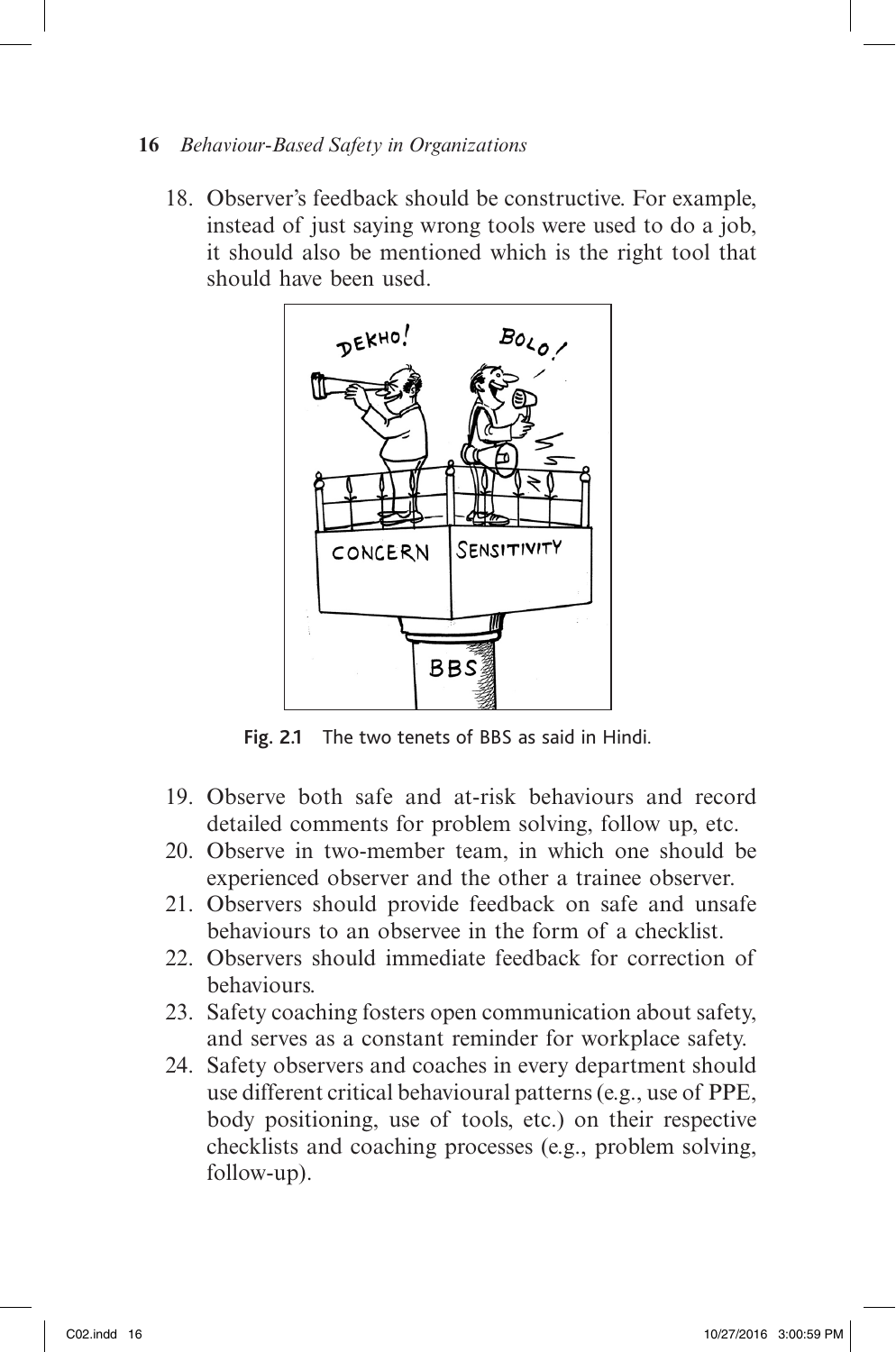- 25. Some characteristics of a good BBS observer are:
	- Concern for others.
	- Self-initiation for correcting the observee.
	- Ability to develop a mutually agreeable insight on safe behaviour.
	- Training the observee in self-observation.
- 26. In order to make BOFP easier, the observer should know how to communicate in languages that employees understand well, get to the intellectual level of employees, and should never let his ego harm his job as an observer and safety coach. One may be a manager as BBS observer but during BOFP he is not a manager; and he is playing the role of BBS observer so that BOFP functions as if it's peer-to-peer.
- 27. Observers need to focus on behaviours rather creating issues out of unsafe work conditions or something else that is the management's responsibility. Also, observers should not expect work conditions and behaviours to change overnight.
- 28. Observers should keep observation and feedback process on daily basis.

### **2.1.2 What a BBS Observer Gains by Actively Caring**

Actively caring (listening, praising, accepting) are very important aspects of BBS, and one needs to understand what does a BBS observer gain from actively caring.

Here are some responses of the BBS training participants:

- Positive and safe work culture.
- Increase in production.
- Increase in job satisfaction.
- Camaraderie amongst employees.
- Ownership of safe work processes.
- Enhancement of team spirit.
- Confidence amongst employees.
- Employees stop shying away from voicing their opinions and ideas.
- General happiness and peace of mind amongst employees;
- Free and frank exchange of ideas.
- Reduction in usage of unsafe work practices.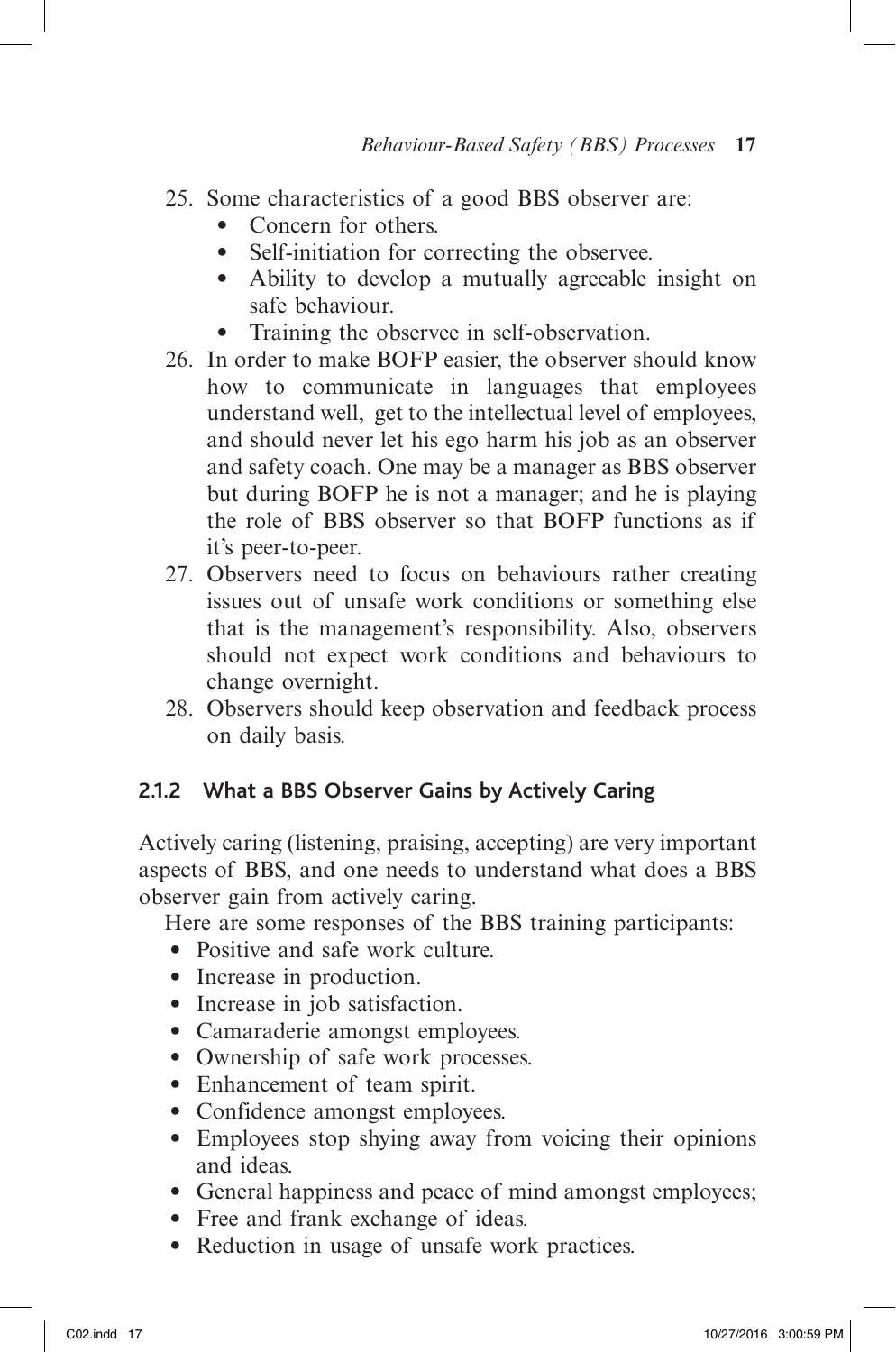## **2.1.4 Reasons BBS Observers may Fail in Observation and Submitting Feedback Properly**

A few more problems that are encountered in observing and giving feedback are:

- Observee responding in an aggressive manner.
- Observer giving feedback in the presence of other employees.
- Observer not following Standard Operating Procedure (SOP); He himself not following SOP.
- Communication gap between observer and observee.
- Feedback not being given in a proper way.
- Lack of rapport between observer and observee.
- Observer not knowing observee's job well.
- Observer who is not very patient when interacting with observees.
- Observer losing objectivity and getting personal with the observee.
- Lack of proper follow-up once feedback is given.
- Observer not interacting on a one-to-one level, but acting superior and more knowledgeable.
- Observer unable to convey the importance of an injury-free work culture.
- Observer cutting corners, for example, recording the behaviours of more than one employee on the same checklist.
- Observer not being proficient in giving feedback.

While making sure that these points do not hamper his job, a BBS observer should also not make the observation and feedback processes too much formal; or be dominating in his interactions with the observee. An observer should be sensitized to the fact that observees should be treated on a peer-to-peer level. A feedback based on mutual discussion and respect between observer and observee on safe as well as at-risk behaviours helps create a safety culture much faster.

Anyone, a manager or a worker, can be a BBS observer once he or she has been properly and formally trained. In an Indian chemical company, for instance, it was seen that three groups of BBS trainees, mostly managerial employees, successfully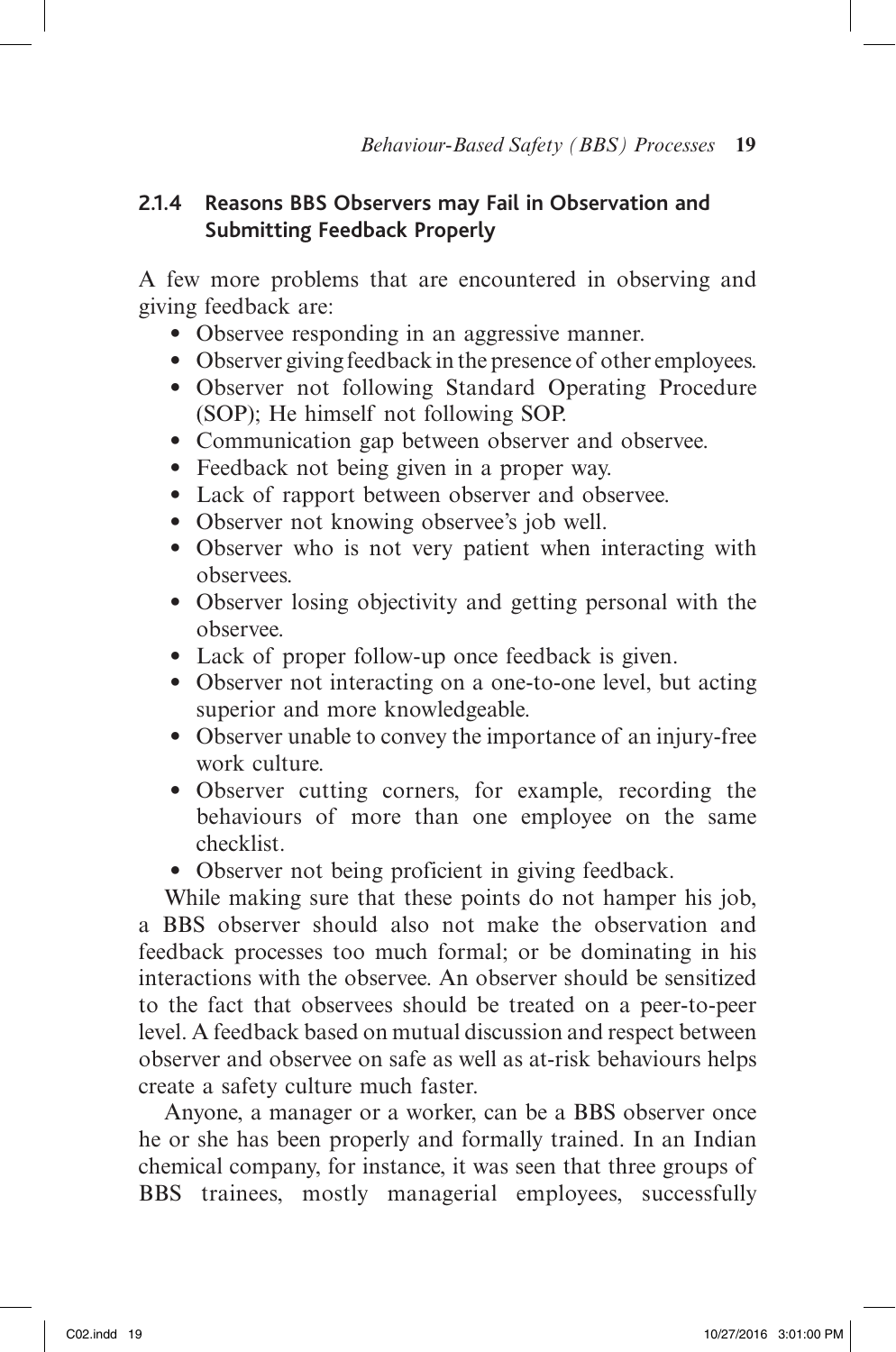conducted BOFP on groups of contract workers in three different geographical locations. This makes it evident that BBS-BOFP brings managers and workers closer and enhance camaraderie. It makes workers feel that senior people in the organization care for them for their safety and well-being.

## **2.1.5 BBS Observers Require Good Interpersonal Skills**

The following interpersonal skills are critically required when any observer is giving his or her feedback:

- Trust-building ability; not displaying seniority, pride, or ego.
- Having high levels of patience when giving feedback; not being too formal or serious, but giving feedback in a formal, understandable, and may be even humorous manner; ability to listen and understand the observee speaks; displaying empathy with the observe; always being the more active participant in the feedback process and never looking low on energy; becoming a friend and not a boss; not to be under any kind of personal or professional stress when giving feedback; *and*, appreciating the safe behaviour of employees along with telling him where he has to do better.

The above interactive skills, when practised over a period of time, help a BBS observer in self-development so that the he or she can conduct BOFP effectively through active caring. These observers are not police inspectors going around and looking at unsafe conditions but they observe safety behaviours of employees/ coworkers on a daily basis.



**Fig. 2.3** How a good BBS observer should be